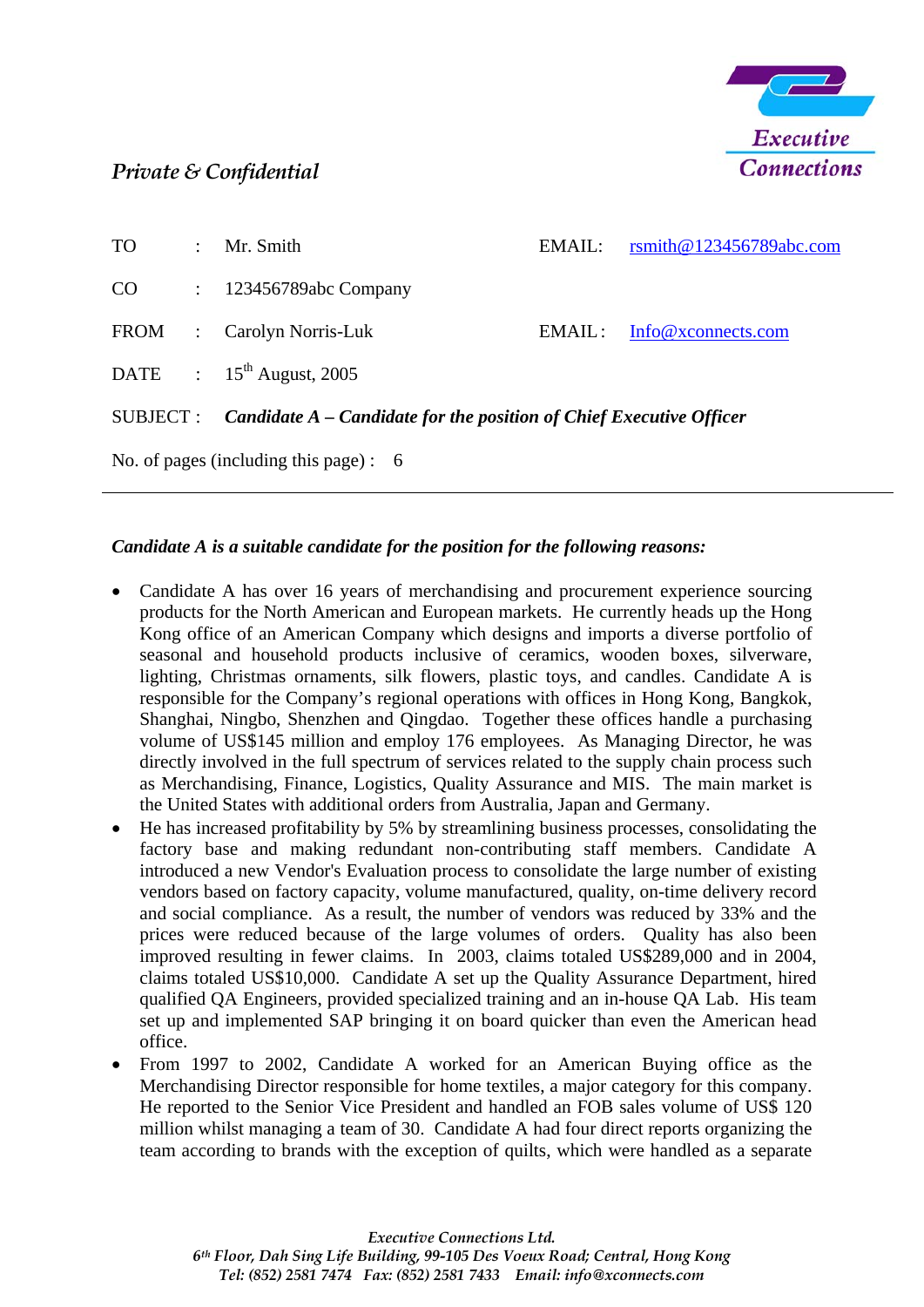

product category. Other products included bathroom towels, table clothes, napkins, pillows and sheets.

- When he joined, the company was experiencing some financial difficulties due to a transfer of ownership. The previous owners had not paid the vendors and this had not been accurately reflected on the books. At the time, many of the vendors were concerned about payment. He persuaded the suppliers to continue working with the new owners promising to make monthly payments over a period of a year. After six months, the business was healthy and grew from strength to strength. He played a key role not only in continuing the business relationships with strong vendors, but he also was able to select products that were well received in the American market. He worked closely with the American design teams to decrease product development cycle times by improving the communication processes between the American offices and the Hong Kong office and suppliers. He made suggestions regarding improvements to the computer systems, which led to quicker responses and better efficiency. Candidate A also improved the vendors understanding of the American designers' concepts and requirements. In addition, he introduced some new PRC mills that supplied high quality textiles that were competitive with imported fabrics that had previously been bought in Korea, Japan and Taiwan. While business volumes remained constant, net profit for some product categories improved by 15% and overall by 3% during his tenure. •
- From 1993, Candidate A worked as the Sales Director for a Hong Kong manufacturer of well-known, high fashion brand names. He led an operation consisting of approximately 25 staffs and achieved almost US\$80 million in annual sales in 1996 with over a 20% growth in 1997. His team handled men's and ladies woven shirts and bottoms. He made seasonal presentations of the company's collections to large department store accounts in America. He set up, managed and controlled departmental sales forecast and budget including operation and sample expenses. He also coordinated the multinational product development, production planning, on-time delivery and cost control.
- Candidate A started his career as a Merchandiser moving up to the Department Manager from 1989 to 1993 having worked for a Garment Manufacturer and Import and Export Group – a family run business - mostly being in charge of the garment business covering the European markets.
- Candidate A speaks fluent English, communicating his ideas clearly and succinctly. He also speaks fluent Mandarin although with a Cantonese accent.
- $\bullet$ He is intelligent, analytical, persuasive and has a good sense of humor. He is result oriented, establishing key performance targets for his subordinates. He has good presentation skills and can sell his ideas to customers.

## *Candidate A's weaknesses for this position are:*

• Candidate A works best in an environment where authority and responsibility are equally delegated to him. He has greatly enjoyed working in an American organization and has been effective in that environment. Previously, he worked with a large manufacturer run